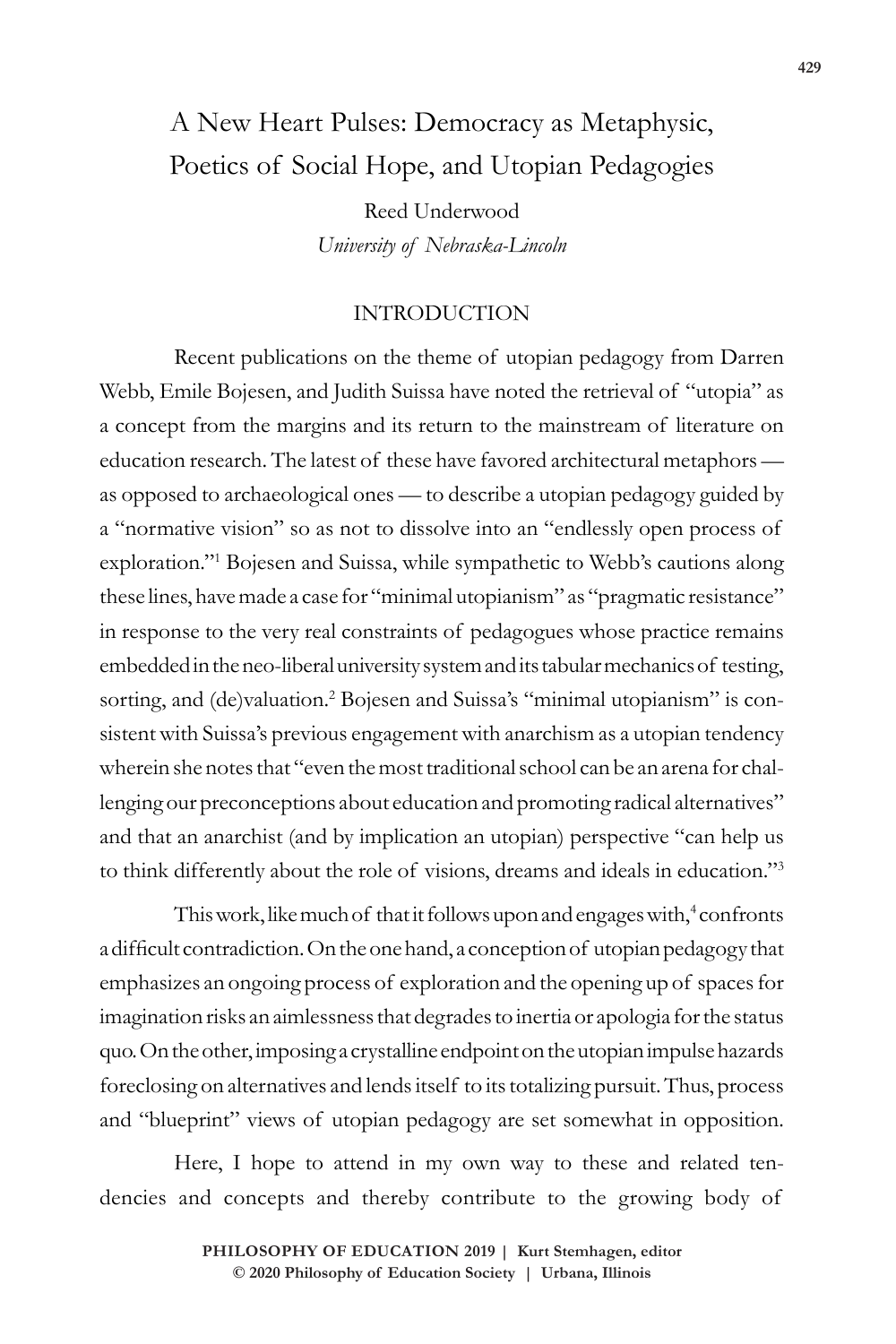literature around utopian pedagogies, first through an examination of utopia as a poetical and quasi-religious symbol of ultimate concern and second by considering the implications of this conception for utopian pedagogies. The discussion below will proceed along the following lines:

> 1. The utopian need not be construed as either an iterative process of socio-political archaeology or an explicit blueprint for a concrete political project but, instead may be taken as a poetical and (quasi-) religious tendency.

2. This tendency manifests as a symbol of ultimate concern, its referent a social hope or hopes.

> 3. The utopian pedagogue is, thus, probably interested in the inculcation of dispositions consistent with particular ultimate concerns and their symbols.

> 4. One may make some judgements about utopian content and method using (quasi-)religious criteria of (in)finitude, idolatry, and demonization.

From these, I aim to work toward a utopian pedagogy situated within the American romantic (polytheistic) tradition, as described by Rorty. It entails a Deweyan metaphysic of democracy arising from the consequences of (neo)pragmatism, secularized elements of Christianity, classical liberalism, and radical left-libertarian traditions.

## AMERICAN LEFT LIBERTARIANISM AND PRAGMATISM

In her essay "The Dominant Idea," American anarchist and pedagogue Voltairine de Cleyre describes an idealistic individualism set against what modern scholars might call hegemony, an organizing cultural and social principle or tendency, acquiescence to which is to be "seized" and "swallowed up in it."5 She characterizes meaningful resistance to the dominant idea of one's time and place as arising from the highest of hopes and encourages an idealism that aims at the stars while allowing that one may in practice hit the top of the gatepost — as opposed to aiming at the ground and being assured of hitting it.<sup>6</sup> On this view, the utopian anarchist ideal of a stateless society is not simply about a difference in the will but of the will. One's overarching ideals dictate not only what one wants, especially in the social sphere, but how one wants, makes judgements about ends and means.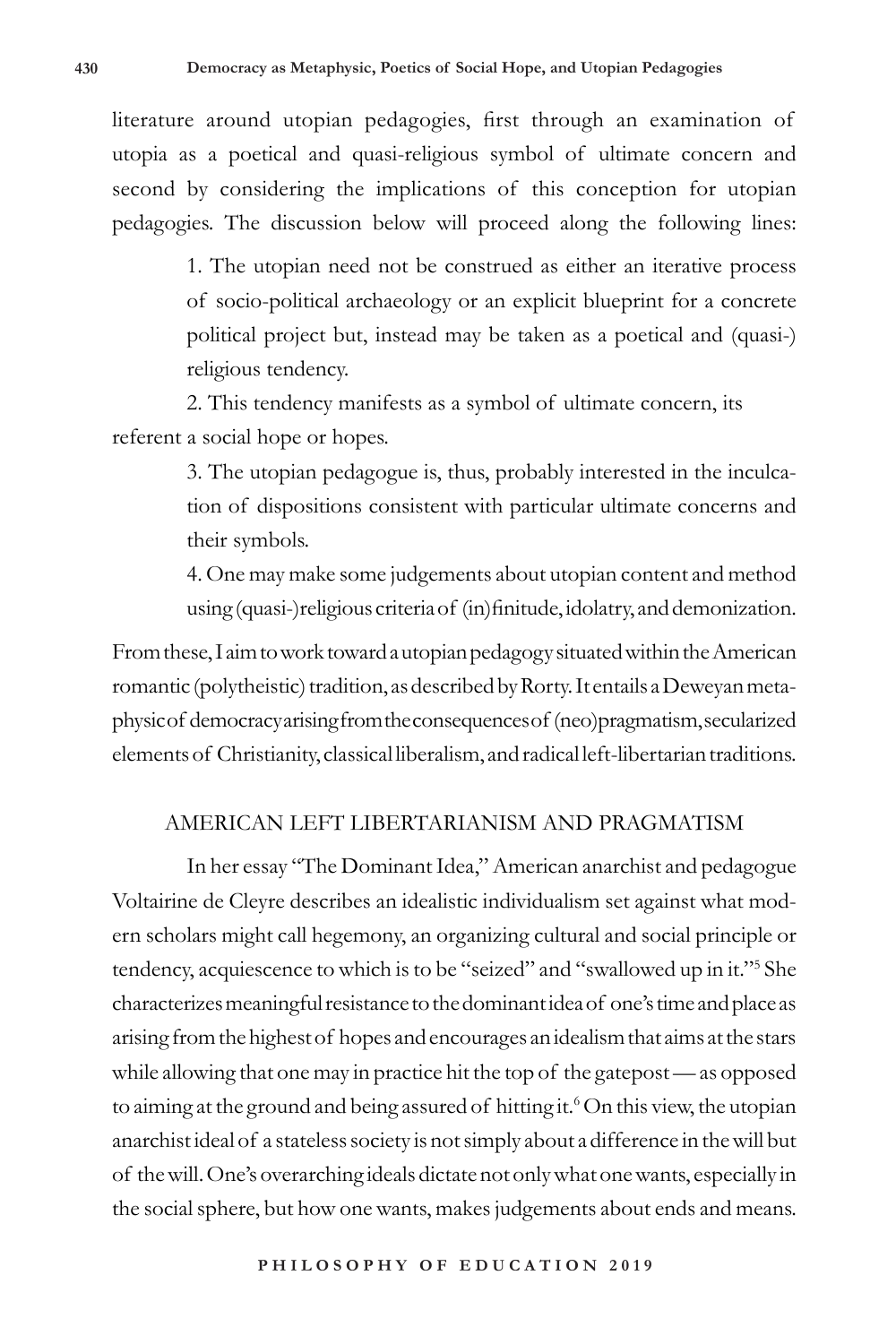#### **Reed Underwood 431**

I think de Cleyre's position here is consonant with that of much of American anarchism, an idealistic and utopian sensibility also insistent upon the immediate and practical concerns of social life and politics. For de Cleyre, the distinction between a reformist posture and a revolutionary one is not a bright line. Rather, revolutionary aspirations inform one's practical ameliorative efforts. De Cleyre's utopianism, an admixture of regard for the immediate and the ideal, points to some compelling affinities with the American pragmatist tradition.

First, de Cleyre was skeptical about the materialisms at the core of radical doctrines emanating from the European continent. She had little interest in teleological conceptions of history's sweep and emphasized instead a contingent, rolling contest of individual and social wills engaged in struggle over the present and future. This is consistent with American pragmatism's preoccupation with contingency, solidarity, and iterative social experimentation toward liberative ends.

Second, de Cleyre was wary of militant revolutionary impulses, particularly those that were not duly regarding of actual historical conditions. Her general tendency seems to have been to hold dear her ultimate social aim of a stateless and maximally free society while engaging in concrete struggles of her place and time. Radicals in Europe and the Americas, as elsewhere, have long debated across the reformist-revolutionary divide, and in many circles, certainly, reformist has been used as an epithet. But for de Cleyre, these were less poles than roughly coequal impulses informing her praxis.

# UTOPIA AS POETIC AND RELIGIOUS SENTIMENT

Thomas More's Utopians "reason on virtue and pleasure ... their chief and principal question is in what thing ... does the felicity of man consist," and they take "pleasure as the end of all our operations."7 When More imagined his ideal society, he organized it around shared social hopes with a significance characterized as religious. His Utopians "never discuss felicity or blessedness without joining to the reasons of philosophy certain principles taken from religion. . . without which. . . they think reason alone weak and imperfect."8 Likewise, Edward Bellamy traces the lineage of his utopian society through "every true religious feeling" and "every act by which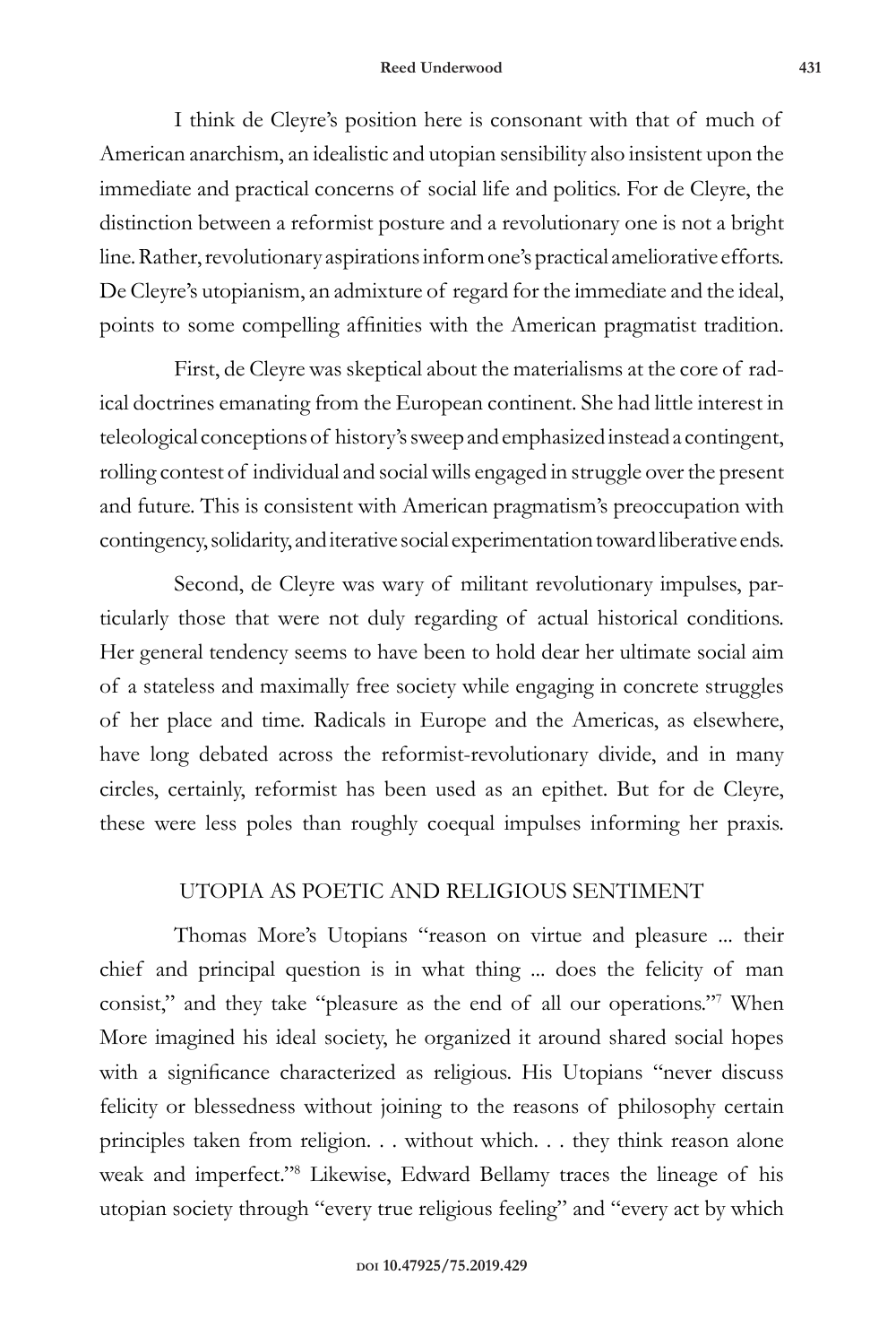men have given effect to their mutual sympathy."9 A similar relationship between the religious and social ideals can be found in the pragmatist tradition.

Dewey identified the religious in his A Common Faith with a change of the will rather than in it. On Dewey's view, the religious, quite apart from religion, is part of the process of unification, both of the personality and of the self within a coherent picture of the world:

> The idea of a whole, whether of the whole personal being or of the world is an imaginative, not a literal idea ... The self is always directed toward something beyond itself and so its own unification depends upon the idea of the integration of the shifting scenes of the world into that imaginative totality we call the Universe.<sup>10</sup>

Here are echoes of scholarship around utopias that emphasize their holistic nature, including Halpin, Kumar, and Levitas, and we begin to see the relations among utopian sensibilities, the religious, and imagination.

For Dewey, the process of integration via imagination was essentially poetic, alluding to Santayana, again in A Common Faith:

> "Poetry is called religion when it intervenes in life, and religion, when it merely supervenes upon life, is seen to be nothing but poetry … all observation is observation of brute fact, all discipline is mere repression, until these facts digested and this discipline embodied in humane impulses become the starting point for a creative movement of the imagination, the firm basis for ideal constructions in society, religion, and art."11

It is one's integrating principle or principles that, through the imagination, bind up one's personal and social aims and practice.

Richard Rorty saw these integrating principles more or less the way Dewey seems to have, as essentially religious and poetic. He describes the American pragmatist tendency following Emerson as romantic utilitarianism, rejecting both any "ethical motive apart from the desire for the happiness of human beings" and a "will to truth distinct from the will to happiness."12 The first of these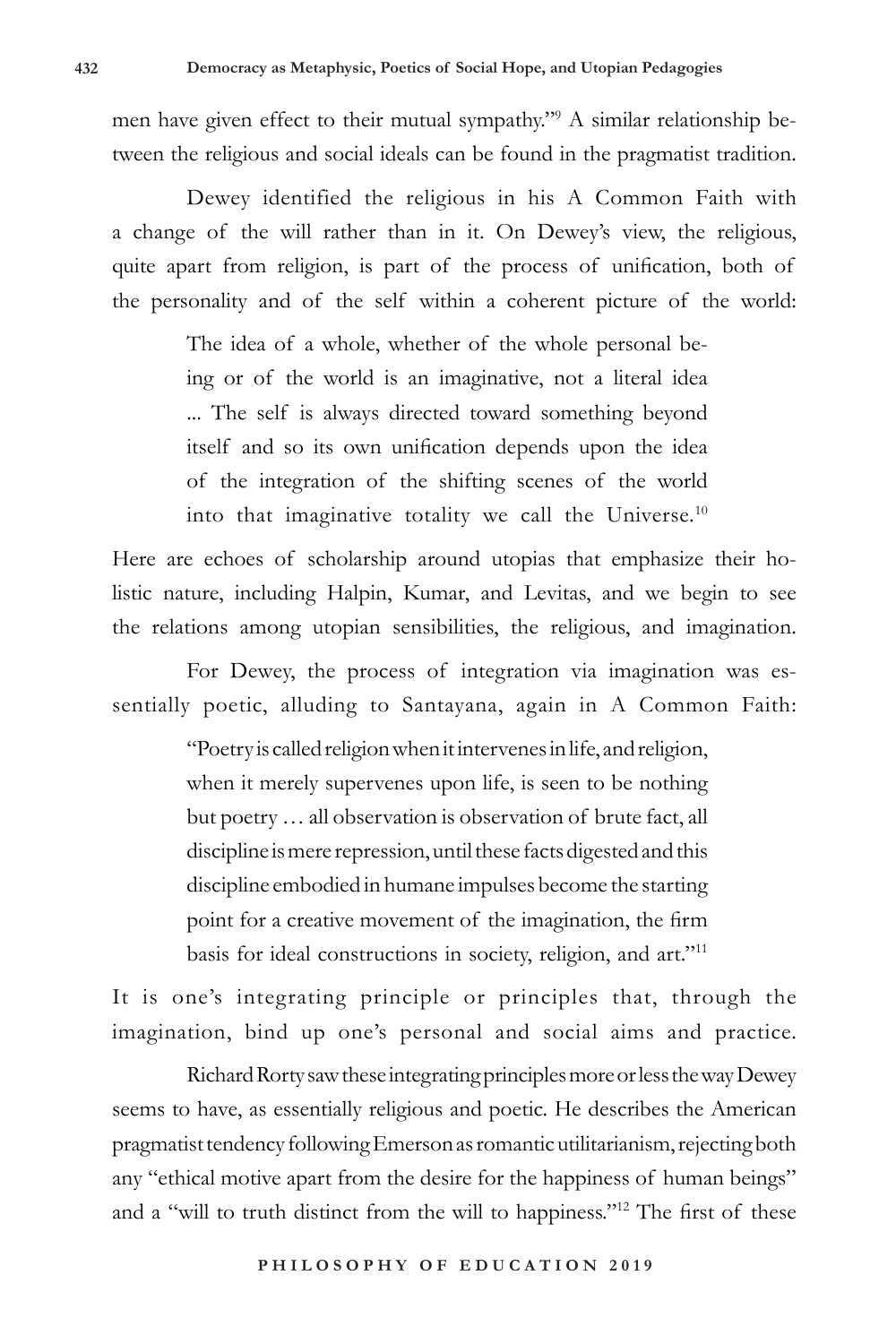Rorty identifies with John Stuart Mill's strain of utilitarianism — as opposed to Bentham's, with which William James seems to have had a strong affinity, sharing Mill's like desire to "avoid Benthamite reductionism" and to "defend a secular culture against the familiar charge of blindness to higher things."13

Mill himself described his "new utilitarianism" as holding "[p]oetry not only on a par with, but the necessary condition of, any true and comprehensive philosophy."14 Mill, according to his friend Alexander Bain, "seemed to look upon Poetry as Religion, or rather as Religion and Philosophy in One."15 He believed "poetry could and should take on 'the tremendous responsibility of the functions once performed by the exploded dogmas of religion and religious philosophy'."16 Rorty traces this poetico-religious sensibility, a conception of social hopes and literatures replacing old quests for truth and dogmas, through James to Dewey, who held that "Democracy is neither a form of government nor a social expediency, but a metaphysic of the relation of man and his experience in nature" and that it follows from this metaphysic that the purpose of "[g]overnment, business, art, religion, all social institutions" is "to set free the capacities of human individuals."17

Central to the task of becoming, of pursuing the full and free play of one's personal will and power, are the integrating principles by which the self and world are unified, what might be described as objects of individual eros. Rorty borrowed theologian Paul Tillich's language to refer to these principles as *ultimate concerns* that people, through symbols, may "worship with all one's heart and soul and mind," and he cited as an example American poet Walt Whitman's *Democratic Vistas*, a poetic exhortation to build an American "cooperative commonwealth" — a utopian project if ever there was one.<sup>18</sup>

I think Rorty is right to link up the poetic, the religious, and the utopian in this way, but I think he misrepresents Tillich when he writes of the "symbols of ultimate concern" as objects of worship. Tillich was quite explicit that symbols are not to be worshiped but rather that ultimate concerns themselves are to be worshiped *through* them.

But it makes sense to see, as Rorty does, in both Dewey and Whitman the same treatment of the United States as "a symbol of openness to the possibility of as yet undreamt of, ever more diverse, forms of human happiness"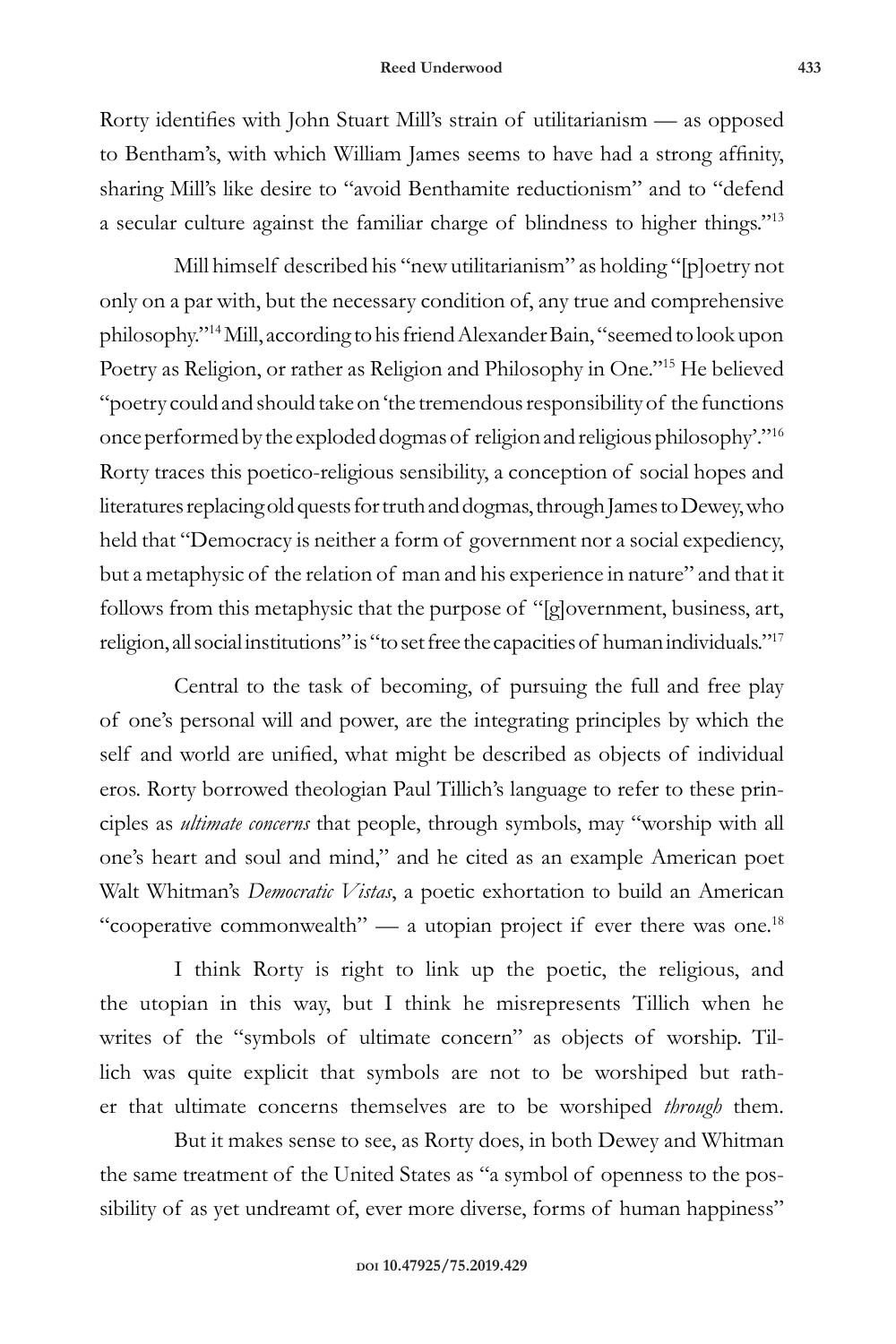and to recognize that fidelity to that possibility represents a "social and moral faith."<sup>19</sup> Its proper exercise is in creating conditions for freedom and flourishing in a society in which "poetry and religious feeling will be the unforced flowers of life."20 It abandons quests for *the truth* and *the right* to pursue instead the end of ever greater and broader human happiness, its various faces projected in the ideals of different poets — among them our utopian dreamers.

## TOWARD A UTOPIAN PEDAGOGY

The utopian tendency when taken as a particularly vivid poetic-religious attachment to particular social hopes, needs neither archaeological nor architectural metaphor. One's utopias are neither excavations nor erections but rather symbols of one's ultimate concerns. And so long as those concerns are oriented around a hope for "as yet undreamt of, ever more diverse, forms of human happiness," one need not be anxious about maps and blueprints. These will be the natural precipitates of such a utopian perspective, their aims among the stars, their notches at the top of the gatepost. But if one accepts this view of a utopian sensibility, what sort of pedagogies suit its formation? The discussion above suggests a few useful principles.

First, *contingency*. The deadliest blight to social hope is the essentially conservative view, too often explicitly or tacitly enjoined upon young people in schools, that the social facts of the day represent a culmination, a terminus, that these are to be received as settled. Edward Bellamy's protagonist in *Looking Backward* observes that it was in the late nineteenth century "firmly and sincerely believed" that the social situation "had always been as it was, and it always would be so" and that it "was a pity, but it could not be helped, and philosophy forbade wasting compassion on what was beyond remedy."21 One of the central aims of the utopian pedagogue must be to heave against such an attitude, to encourage, as de Cleyre did, thoughtful resistance to "The Dominant Idea" of one's age.

For pragmatists, the injunction that all products of inquiry are provisional extends to all aspects of human experience and activity, including social arrangements, the state, and the law, which Emerson writes "is a memorandum" and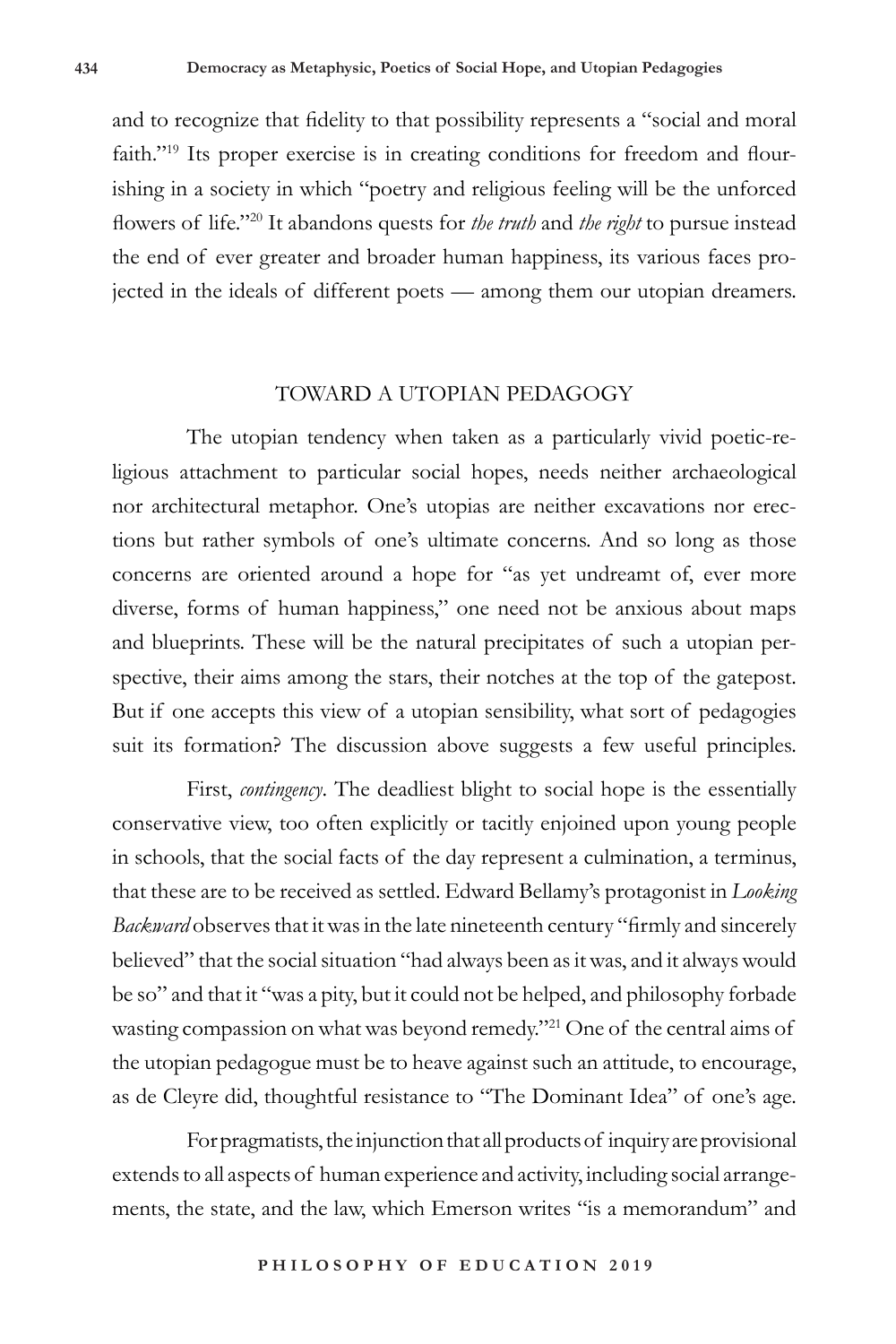"all alterable," that "we may make as good, we may make better." $^{22}$  To the young citizen, "[s]ociety is an illusion," its personages and institutions set before her in "rigid repose."<sup>23</sup> Promulgation and preservation of this illusion is the foreclosure of innumerable utopian visions. It reduces the expansive territory of the highest dreams of youth to a few flattened and withering acres insufficient to accomodate moderate reforms, much less Tolstoy's Kingdom of God or Whitman's cooperative commonwealth, and those who should be creators, prophets, and poets are constrained to the lesser relations of consumer, supplicant, and taxpayer. The utopian pedagogue ought to believe as Emerson did, that "[w]hat the tender poetic youth dreams, and prays, and paints to-day … shall be triumphant law and establishment for a hundred years until it gives place in turn to new prayers and pictures."24 The utopian pedagogue, along with his students, ought to be skeptical of any belief that "closes the door to further examination of history" so as not to also close the doors to the broadest and brightest hopes for the future.25

Second, the utopian pedagogue must believe and teach that diversity is an end in itself. It is the aim and sign of freedom and flourishing. It is not enough to say that diversity is nice. What is needed is the sense that freedom means the free play of individual capacities to be and become and that this entails not only rights but duties, that one's own freedom begins where others' does. Where difference is scarce so is freedom, one's own liberty bound up with that of his neighbors.

This relation of freedom to diversity suggests a different conception, too, of equality. Dewey believed the meaning of equality for democracy is that "every existence deserving the name existence has something unique and irreplaceable, that it does not exist to illustrate a principle , to realize a universal or to embody a kind or class," and implies not an "external and mechanical" and "quantitative" relation but rather, in spite of difference, the "inapplicability of considerations of greater and less, superior and inferior," a "metaphysical mathematics of the incommensurable in which each speaks for itself and demands consideration on its own behalf."26 This is a reciprocal and mutual individualism centered on freedom, equality, and diversity.

Third, the utopian pedagogue must have something to say about belief. For pragmatists since James and Peirce, beliefs are "rules for action."<sup>27</sup>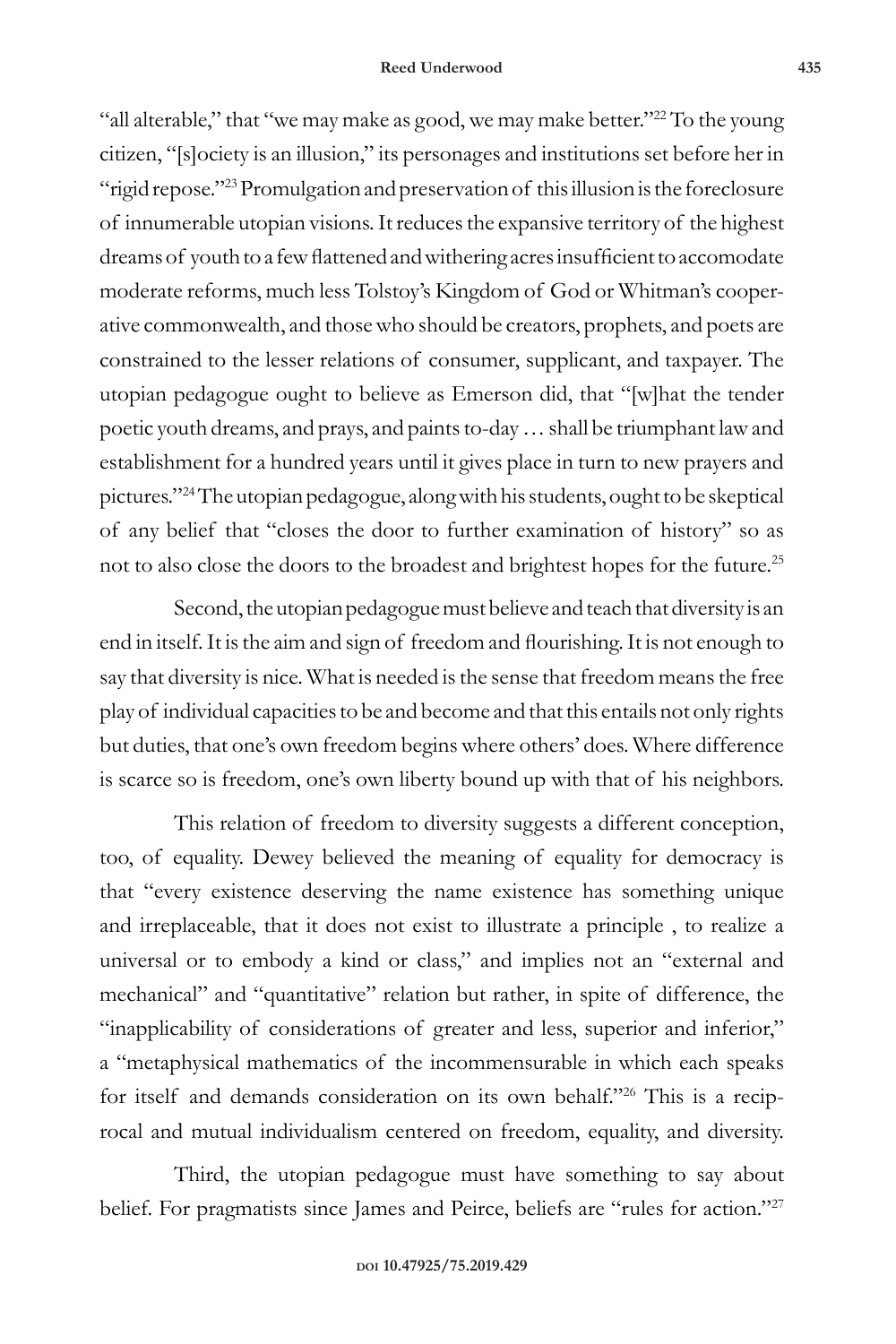The degree to which a belief changes one's behavior and, thus, the world is its sole significance. A belief in an ideal like freedom or equality or justice is no belief at all if it is not borne out in one's actions. There are not separate worlds for thought and practice, just the one where these are in unity.

For the pragmatist then, beliefs about natural sciences are no different from one's religious and political ideals in that all are meaningful only insofar as they figure into our action in and upon the world — Charles S. Peirce's characterization of beliefs as rules of action, in fact, was published in a popular scientific magazine while James's allusion to it was made in a lecture on religious experience. Thus, the unity of all inquiry has been a central theme in American pragmatism.

The special way of believing we are most concerned with here, utopian thinking, I have argued amounts to veneration of what Tillich called a "symbol of ultimate concern." For Tillich, the ultimate concerns themselves were not chosen consciously. Rather, these are obtained through a religious experience he called "being grasped by" the ultimate, a moment in which one's universe is remade, reoriented. The utopian pedagogue is interested in the development in young people of capacities for being "grasped by" an ultimate concern that points toward greater human flourishing and for making and identifying symbols thereof. On the first count, it is worth considering the kinds of experience we call conversion.

Tillich conceded that most people grow into ultimate concerns, that ideals are most often absorbed in childhood and adolescence and retained through the rest of life. But, of course, it is not uncommon for one to develop very different affinities and beliefs from those of one's family, teachers, and community. Tillich saw such shifts as conversion experiences, in which one's ultimate concerns are reconfigured, one is grasped by another overarching principle or tendency. In the context of religion, this commonly means the apparently sudden rejection of one god or gods for another or one ritual tradition for another, through which both one's conception of the ultimate and the symbols through which one honors it are changed. For radicals like de Cleyre, the coalescence of self and world into the most earnest sort of social hope represents such a conversion as well, as de Cleyre described in her poem "The Burial of My Past Self ":28

The seed must burst before the germ unfolds,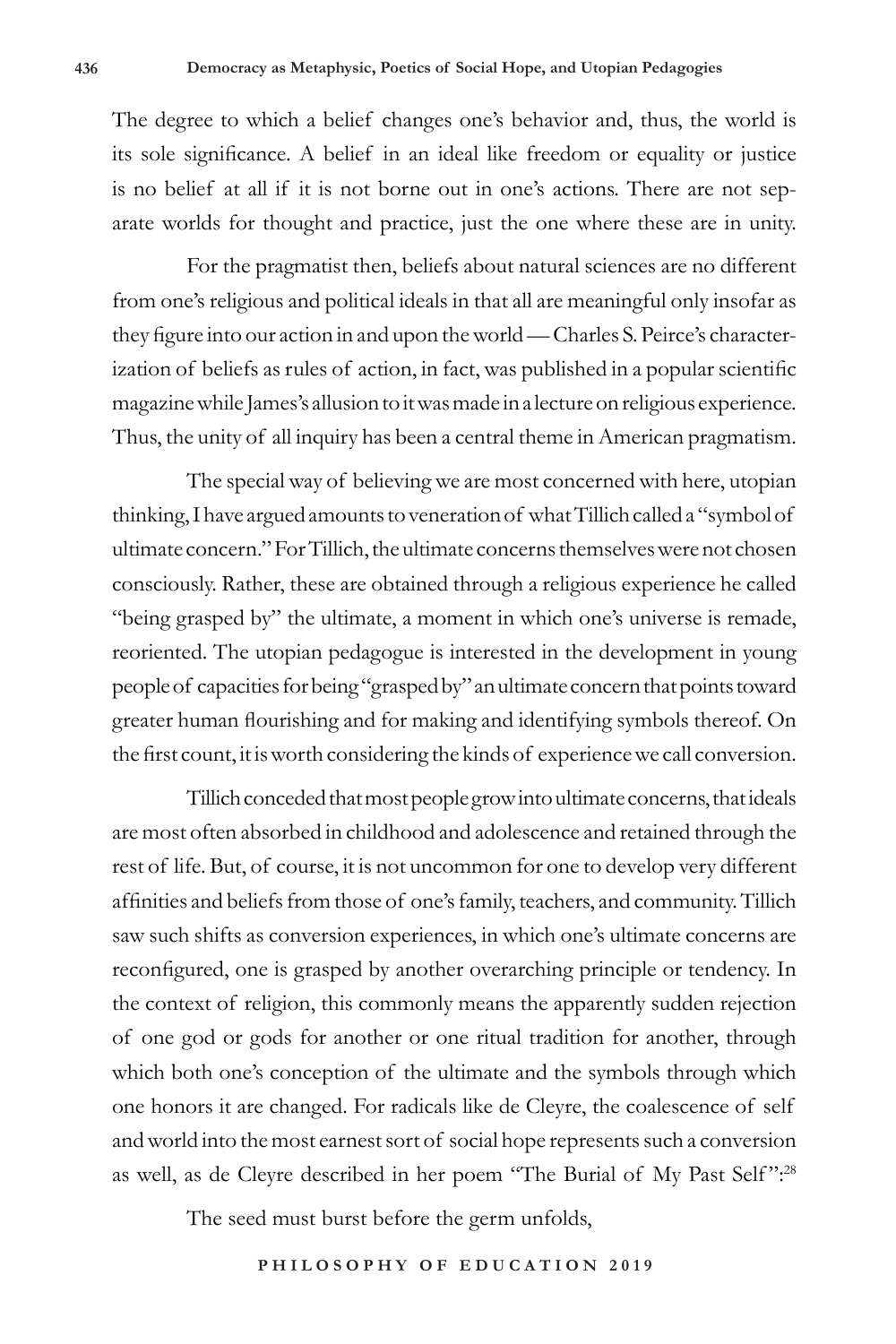The stars must fade before the morning wakes; Down in her depths the mine the diamond holds;

A new heart pulses when the old heart breaks. And now, Humanity, I turn to you;

I consecrate my service to the world! Perish the old love, welcome to the new —

Broad as the space-aisles where the stars are whirled!

In both circumstances — the process of growing up and into a set of ultimate concerns and that of conversion — the pedagogue may play a role. Of course, this is the great anxiety of cultural reactionaries, that schools are machines for leading the young astray from some grand Truth, that they are simply sites of indoctrination. And there is some reason for worry. Schools certainly can be used as such, most troublingly to the oppressive ends of a totalizing state. But the utopian pedagogue too loathes indoctrination, especially if she is a pragmatist for whom the dogmatic and doctrinaire are anathema.

And yet there can be no objectivity or neutrality on the part of an earnest teacher. These are sobriquets for mindlessness and quietism, poor models for young utopians. Rather, it is entirely appropriate for the utopian pedagogue to develop a liberative heuristic consistent with the Deweyan "metaphysic of democracy" in the hopes that the young people in his charge might be grasped by an ultimate concern aimed at ever greater human flourishing, the ever greater free play of all kinds of human capacities. This project necessarily eschews appeals to authority and dogma, undemocratic and impoverished means to inspire real belief and hope.

The utopian pedagogue also has a responsibility to guide young people away from some of the hazards inherent in relations to the ultimate and its symbolic representations. For Tillich, there is a critical distinction to be made between ultimate concerns and one's symbols for them. As in the religious context, worship of the symbol in itself is idolatry, a redirecting of one's love and loyalty from the infinite to the finite, a substitution of content (God, socialism, etc.) for concept (ultimacy) that Tillich called demonization.

Among the examples Tillich uses to illustrate this distinction be-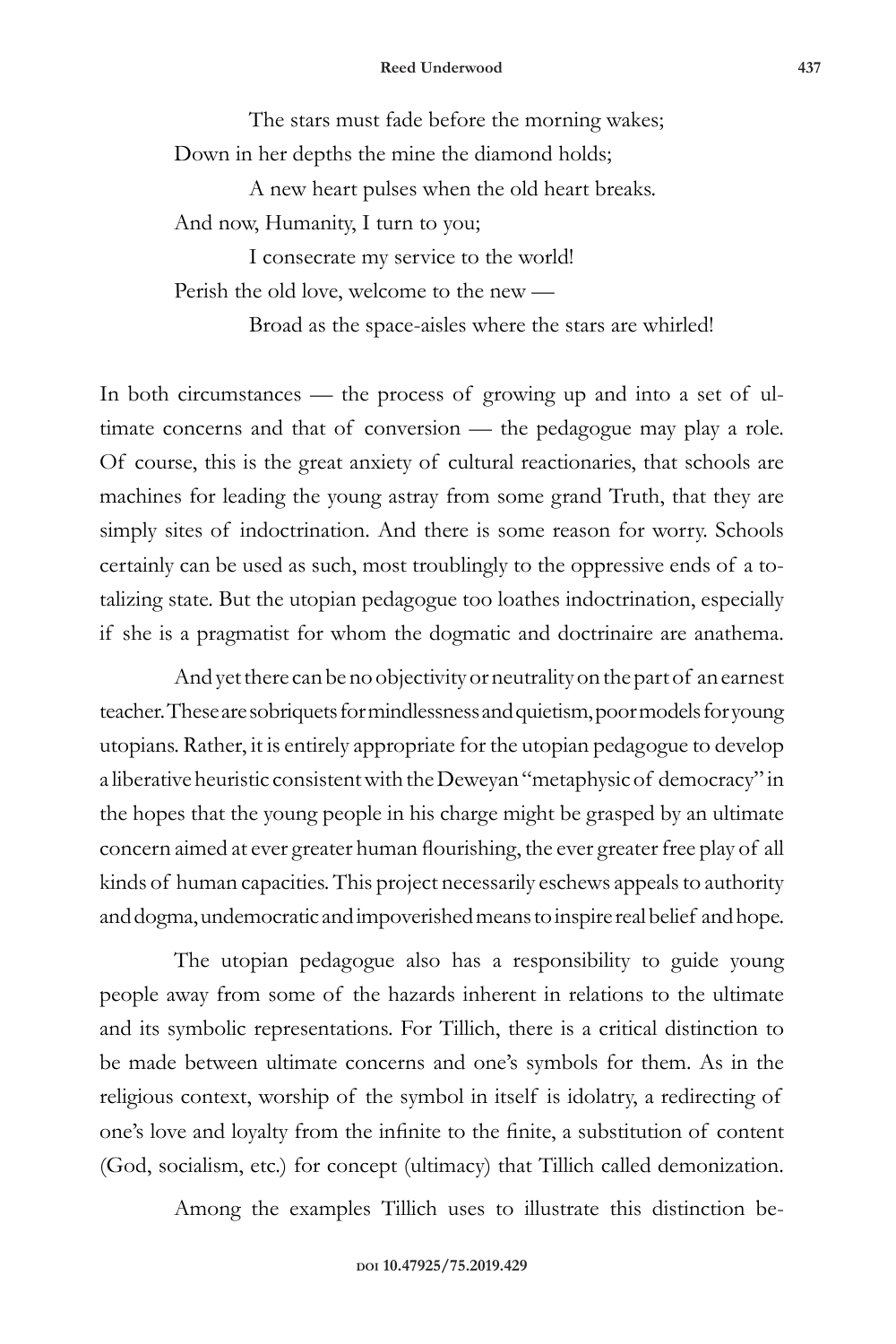tween the ultimate and its symbols is nationalism. The nationalist turns his gaze from the ideal of an equitable, just, and beloved community to the state, the territory, a volk. He makes an idol of the nation, not the hopes it ought to embody, worships the finite rather than the infinite through flags and baubles. He is aiming at the ground and sure to hit it.

Utopian thinking becomes idolatrous, too, when the utopian vision is taken itself to be the ultimate rather than a symbol thereof. One's utopia must always be understood heuristically, not dogmatically — as with Cornel West's Marx-influenced-but-not-rigidly-Marxist (that is, not teleological or dogmatic) prophetic pragmatism.29 The utopia must be understood as a poetic embodiment of ultimate hopes, not the hope itself. To make of it the ultimate is to worship an idol, to pervert one's faith, to court dogmatism and a totalizing impulse.

It is the task of the utopian pedagogue to help always direct the young toward adequate symbols of liberative ultimate concerns, among these their own utopian visions. And while this may sound hopelessly open-ended, the pedagogue herself has to be grasped by particular poetic social hopes even to recognize the significance of her charges'. If she has her own vision of utopia, it has to be these ultimate hopes in back of that vision that she tacks to, regarding the utopia as symbol and always attending to its adequacy and limits as such. And the concept of belief must be treated in a way that points to its ultimate significance in practice.

Fourth, the utopian pedagogue ought to emphasize a poetic literacy, a recognition of and affinity with the unity of all forms of inquiry and experience, all faces of human nature projected onto broad and dialogic literatures. The sciences, arts, religion, political practice, these are all forms of inquiry, their products all and always provisional, no one with any preeminent claim to absolute truth, none rightly availed of appeals to authority external to human experience and desire.

For Thomas More, his Utopians' "opinions" were conceived through "education … and good literature and learning," and their work and leisure were to attend likewise to productive, technical, and philosophical concerns. In the utopian tendency the interplay of all aspects of human activity are to be seen in relation without hard margins, as in Kropotkin's Fields, Factories, and Workshops or Dewey's thought around technical education where the old, class-ossifying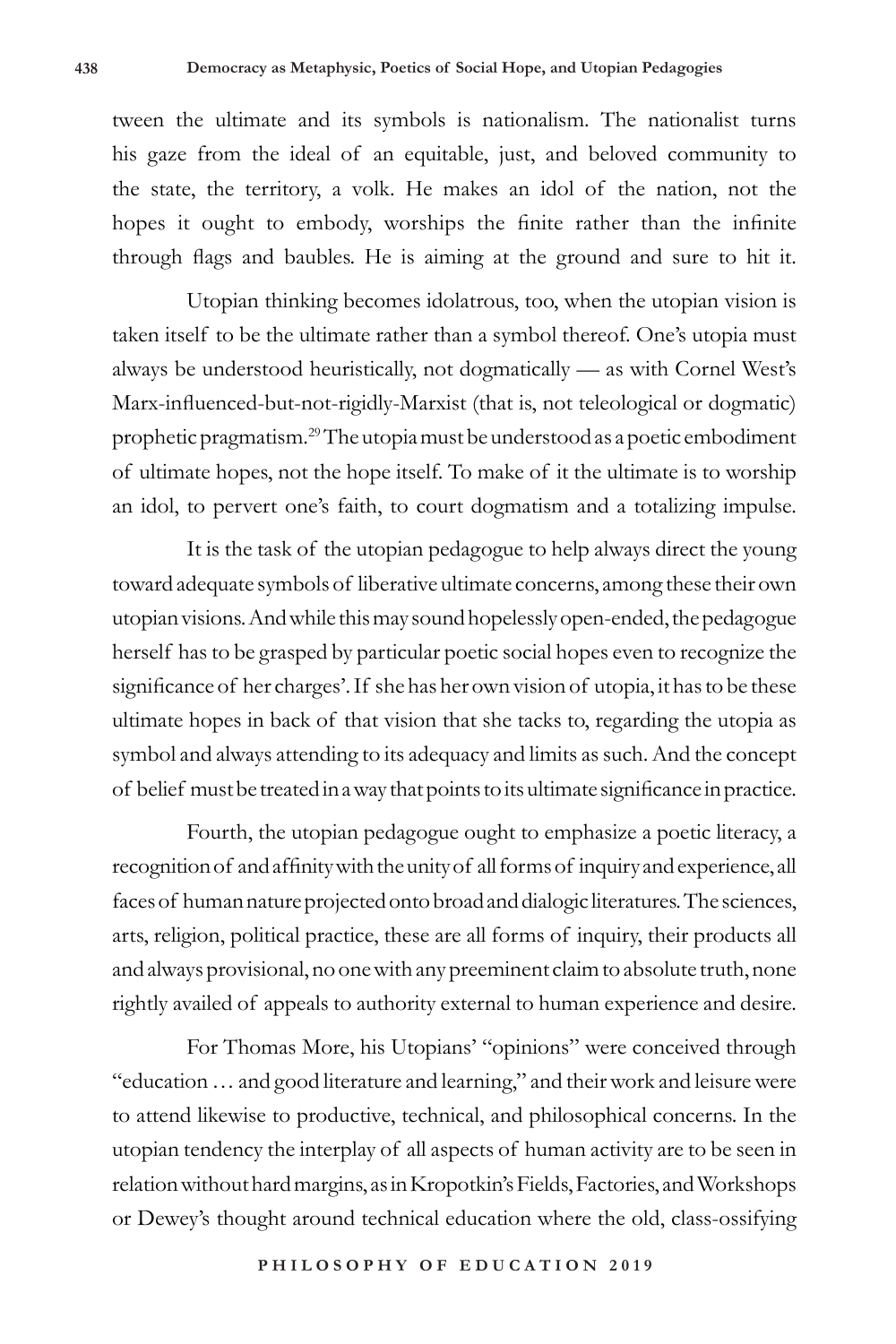distinctions between work of the brain and hand are dissolved. This view and these latter expressions of it speak to the dangers inherent in industrialized societies where technics and production have been revolutionized, as Whitman saw the situation in America, without a concomitant revolutionizing of the moral and religious. His vision of industrial democracy and cooperative commonwealth, entailed not only grand productive capacities but also "[l]iteratures, perfect personalities and sociologies, original, transcendental, and expressing … democracy and the modern," a "literature underlying life, religious, consistent with science, handling the elements and forces with competent power."30

Sadly, much recent emphasis in schooling in the United States has been on the narrow and small aim of quantification, box-ticking, the mechanical pouring in and wringing out of facts and rote forms. That approach silos off ways of thinking and being in the world into too-tidy subject areas and rigid grades. It denies the richness and interrelation of history, science, the arts, the universal and the particular; rejects diverse methods of inquiry and modes of affection; dispenses with personality as unmeasurable and thus valueless.

The aim of the utopian pedagogue, when embedded in such systems and confronted with such circumstances, must be to resist. In such cases that resistance very likely must take a form along the lines of Bojesen and Suissa's "minimal utopianism,"<sup>31</sup> but the overarching aim must be to guide the young to something beyond functional literacy, beyond even numeracy and a basic scientific sensibility, to a poetic literacy regarding the relatedness of things and ideals and inquiry, of personal becoming and social hope.

## **CONCLUSION**

As I write, America seems in deficit with regard to the utopian sensibility. Our culture and politics seem too much shaped by the kinds of idolatries Tillich worried about. In the U.S., like much of the rich industrialized world, this historical moment is marked by belligerent nationalism, racialized reaction, and xenophobia. Too many are consumed in a destructive worship of the nation, a volk, the dead wood of old oppressive social forms.

But the utopian impulse is the very thing that is needed most in such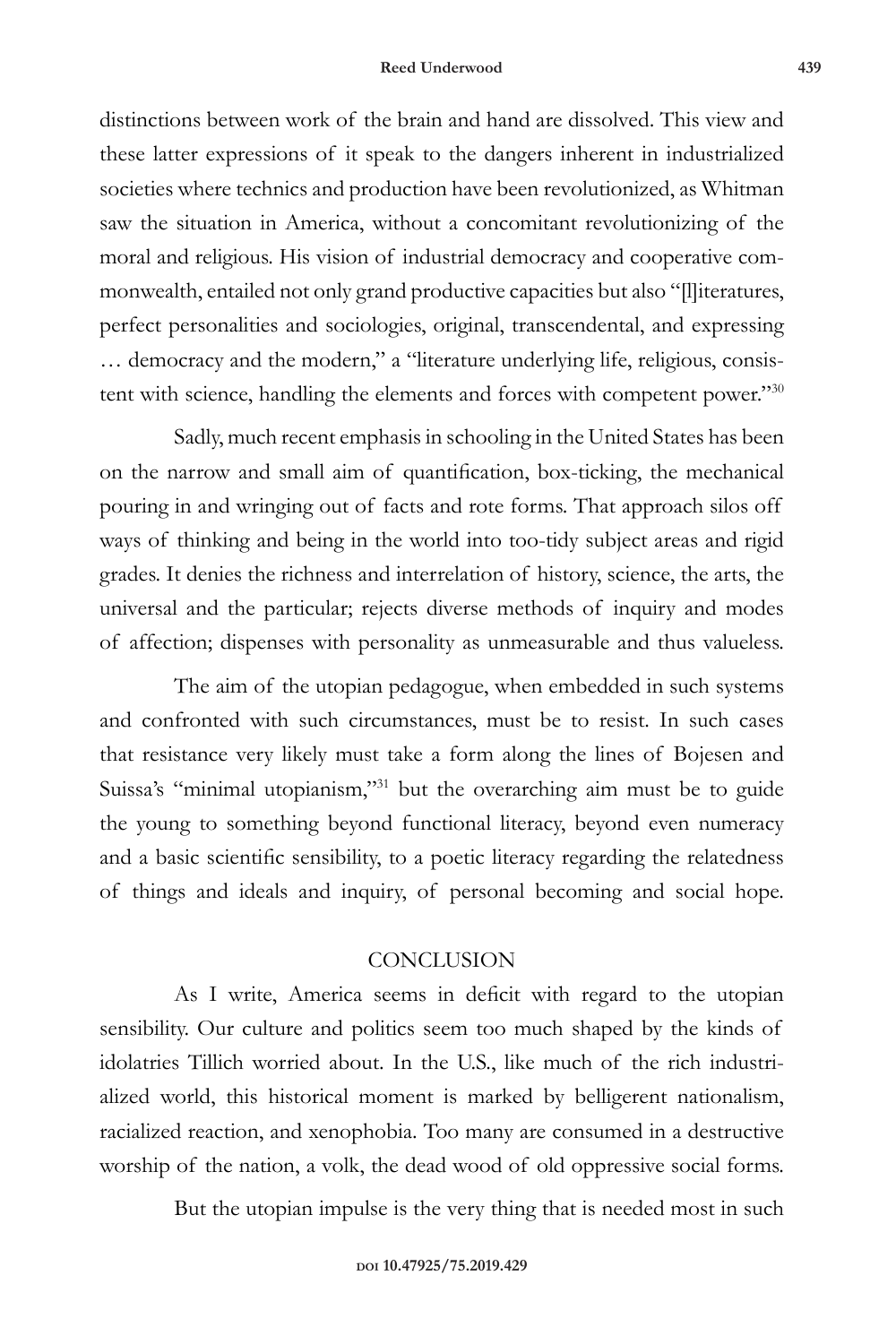moments. The dark allure of vulgar nationalism, of fascism, of exclusionary violence and authoritarian submission and dominion cannot be countered meaningfully on scientific, objective, neutral, technical grounds. If there is a future for democracy, these challenges will have to be met with imagination and hope, a resolve deriving from religious commitment to freedom and happiness.

I have tried here to set out an alternative conception of the utopian in terms of religious experience, as symbols of ultimate concern through which one honors one's highest ideals. On this view, the utopian is less about concrete political content than it is about poetic representations of social hope. As such, it need not be framed in terms of archaeology or architecture but rather as an outgrowth of impulses more rightly called religious, and concerns about the particulars of a utopian blueprint are less immediate. Rather, utopian visions may be usefully adjudged by the degree to which they are deployed heuristically rather than dogmatically and by the ultimate concerns they symbolize.

From this perspective, the role of the utopian pedagogue is to create the conditions for development of dispositions consistent with the imaginative work of utopia-building. The ground for that work is prepared through an emphasis on the contingency of historical development and present social arrangements, the inculcation of one's students with an awareness of the particularity and mutability of the norms and needs and institutions of their society. It is given breadth by a regard for difference and diversity as constituents and ends of human freedom and desire. It confronts the nature of belief and its sole significance as rules of action and relates beliefs about the future to general and personal social hopes consistent with a Deweyan metaphysic of democracy. And it invites young people to develop a poetic literacy, the faculties for active engagement in and with diverse literatures that treat of the unity of human experience and inquiry without respect to any authority external to these, that permit of the sort of syntheses required of the earnest utopian with a right regard for the moral as well as the technical.

Acknowledgements

I am grateful to Frank Edler and Karl Hostetler for talking and reading over earlier versions of this manuscript. And to Ranae Underwood for, well, everything.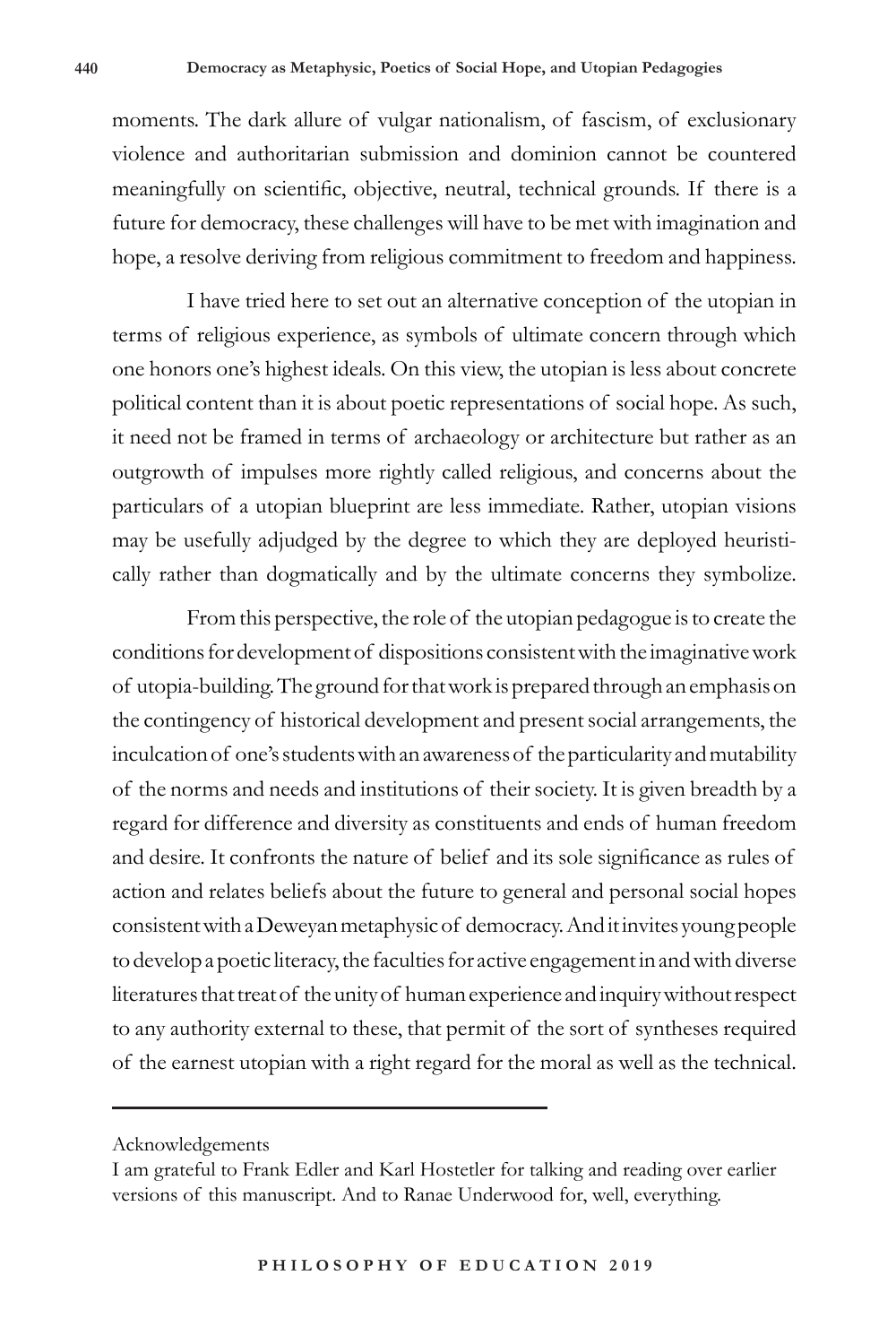1 Darren Webb, "Educational archaeology and the practice of utopian pedagogy," *Pedagogy, Culture & Society* 25, no. 4 (2017), 562, doi:10.1080/14681366.2017.1291534. 2 Emile Bojesen and Judith Suissa, "Minimal utopianism in the classroom," *Educational Philosophy and Theory* 51, no. 3 (2019): 286-297, doi:10.1080/00131857.2018.147 2576.

3 Judith Suissa, "Anarchism, Utopia and Philosophy of Education," *Journal of Philosophy of Education* 35, no. 4 (2001): 641 – 642.

4 Darren Webb, "Process, Orientation, and System: The Pedagogical Operation of Utopia in the Work of Paulo Freire," *Educational Theory* 62, no. 5 (2012): 593–608; Darren Webb, "Educational Studies and the Domestication of Utopia," *British Journal of Educational Studies* 64, no. 4 (2016): 431–448; Mark Cote, Richard Day, and Greig de Peuter, "Utopian Pedagogy: Creating Radical Alternatives in the Neoliberal Age," *The Review of Education, Pedagogy, and Cultural Studies* 29, no. 4 (2007): 317–336; Marianna Papastephanou, "Utopian Education and Anti-Utopian Anthropology," *International Education Studies* 6, no. 2 (2013): 22–32; Marianna Papastephanou, "To mould or to bring out? Human nature, anthropology and educational utopianism," Ethics and Education 9, no. 2 (2014): 157–175.

5 Voltairine De Cleyre, *Selected Works of Voltairine de Cleyre*, Nineteenth Century Collections Online, Accessed 5 June 2018, 1914, 91.

6 Ibid., 93.

7 Thomas More, *The Utopia of Sir Thomas More, including Roper's Life of More, and letters of More and his daughter Margaret*, Pub. for the Classics Club (New York: W. J. Black, c. 1947 (1516)), 109, 112.

8 Ibid., 110.

9 Edward Bellamy, *Looking Backward, 2000 – 1887* (New York: Modern Library, 1951), 275.

10 John Dewey, *A Common Faith* (New Haven and London: Yale University Press, 1967 (1934)), 18–19.

11 Ibid., 17.

12 Richard Rorty, "Pragmatism as Romantic Polytheism," in *The Revival of Pragmatism: New essays on social thought, law, and culture*, ed. Morris Dickstein (Duke University Press, 1998).

13 Ibid.

- 14 Ibid.
- 15 Ibid.
- 16 Ibid.
- 17 Ibid.
- 18 Ibid.
- 19 Ibid.

20 Ibid.

21 Bellamy, *Looking Backward*, 5.

22 Ralph Waldo Emerson, "Politics," in *Essays and Journals*, ed. Lewis Mumford (Garden City, New York: Double Day), 340.

- 23 Ibid.
- 24 Ibid.